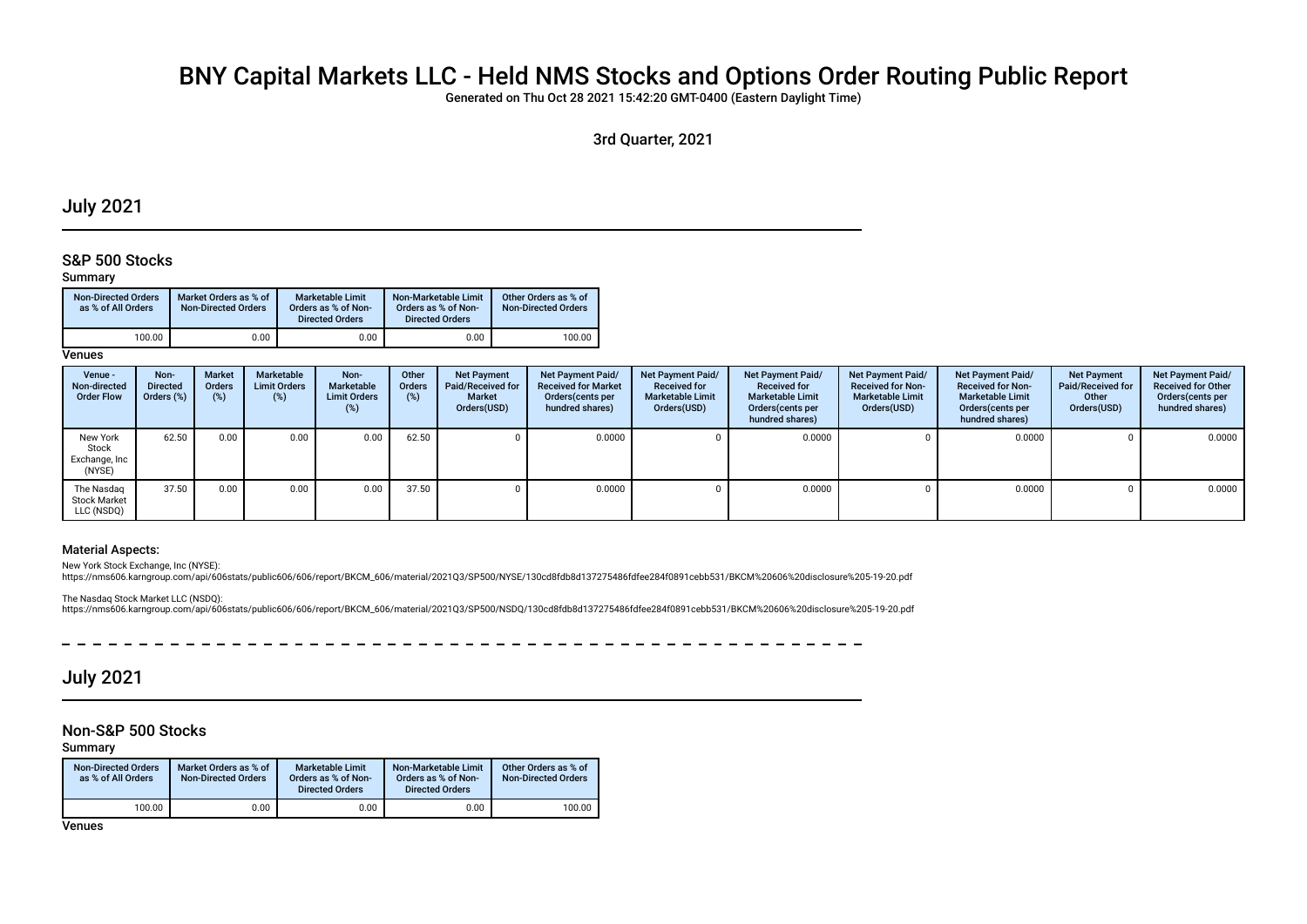| Venue -<br>Non-directed<br><b>Order Flow</b>    | Non-<br><b>Directed</b><br>Orders (%) | <b>Market</b><br>Orders<br>$(\%)$ | Marketable<br><b>Limit Orders</b><br>(%) | Non-<br>Marketable<br><b>Limit Orders</b><br>(%) | Other<br>Orders<br>(%) | <b>Net Payment</b><br>Paid/Received for<br><b>Market</b><br>Orders(USD) | Net Payment Paid/<br><b>Received for Market</b><br>Orders (cents per<br>hundred shares) | Net Payment Paid/<br><b>Received for</b><br><b>Marketable Limit</b><br>Orders(USD) | Net Payment Paid/<br><b>Received for</b><br><b>Marketable Limit</b><br>Orders(cents per<br>hundred shares) | Net Payment Paid/<br><b>Received for Non-</b><br><b>Marketable Limit</b><br>Orders(USD) | <b>Net Payment Paid/</b><br><b>Received for Non-</b><br><b>Marketable Limit</b><br>Orders (cents per<br>hundred shares) | <b>Net Payment</b><br><b>Paid/Received for</b><br>Other<br>Orders(USD) | Net Payment Paid/<br><b>Received for Other</b><br>Orders(cents per<br>hundred shares) |
|-------------------------------------------------|---------------------------------------|-----------------------------------|------------------------------------------|--------------------------------------------------|------------------------|-------------------------------------------------------------------------|-----------------------------------------------------------------------------------------|------------------------------------------------------------------------------------|------------------------------------------------------------------------------------------------------------|-----------------------------------------------------------------------------------------|-------------------------------------------------------------------------------------------------------------------------|------------------------------------------------------------------------|---------------------------------------------------------------------------------------|
| The Nasdag<br><b>Stock Market</b><br>LLC (NSDQ) | 57.23                                 | 0.00                              | 0.00                                     | 0.00                                             | 57.23                  |                                                                         | 0.0000                                                                                  |                                                                                    | 0.0000                                                                                                     |                                                                                         | 0.0000                                                                                                                  |                                                                        | 0.0000                                                                                |
| New York<br>Stock<br>Exchange, Inc<br>(NYSE)    | 39.84                                 | 0.00                              | 0.00                                     | 0.00                                             | 39.84                  |                                                                         | 0.0000                                                                                  |                                                                                    | 0.0000                                                                                                     |                                                                                         | 0.0000                                                                                                                  |                                                                        | 0.0000                                                                                |
| <b>NYSE ARCA</b><br>(ARCA)                      | 2.15                                  | 0.00                              | 0.00                                     | 0.00                                             | 2.15                   |                                                                         | 0.0000                                                                                  |                                                                                    | 0.0000                                                                                                     |                                                                                         | 0.0000                                                                                                                  |                                                                        | 0.0000                                                                                |
| <b>NYSE MKT</b><br>LLC (AMEX)                   | 0.78                                  | 0.00                              | 0.00                                     | 0.00                                             | 0.78                   |                                                                         | 0.0000                                                                                  |                                                                                    | 0.0000                                                                                                     |                                                                                         | 0.0000                                                                                                                  |                                                                        | 0.0000                                                                                |

The Nasdaq Stock Market LLC (NSDQ):

https://nms606.karngroup.com/api/606stats/public606/606/report/BKCM\_606/material/2021Q3/NONSP500/NSDQ/130cd8fdb8d137275486fdfee284f0891cebb531/BKCM%20606%20disclosure%205-19-20.pdf

New York Stock Exchange, Inc (NYSE):

https://nms606.karngroup.com/api/606stats/public606/606/report/BKCM\_606/material/2021Q3/NONSP500/NYSE/130cd8fdb8d137275486fdfee284f0891cebb531/BKCM%20606%20disclosure%205-19-20.pdf

## NYSE ARCA (ARCA):

https://nms606.karngroup.com/api/606stats/public606/606/report/BKCM\_606/material/2021Q3/NONSP500/ARCA/130cd8fdb8d137275486fdfee284f0891cebb531/BKCM%20606%20disclosure%205-19-20.pdf

#### NYSE MKT LLC (AMEX):

https://nms606.karngroup.com/api/606stats/public606/606/report/BKCM\_606/material/2021Q3/NONSP500/AMEX/130cd8fdb8d137275486fdfee284f0891cebb531/BKCM%20606%20disclosure%205-19-20.pdf

## July 2021

## **Options**

**Summary** 

| <b>Non-Directed Orders</b><br>as % of All Orders | Market Orders as % of<br><b>Non-Directed Orders</b> | Marketable Limit<br>Orders as % of Non-<br><b>Directed Orders</b> | Non-Marketable Limit<br>Orders as % of Non-<br><b>Directed Orders</b> | Other Orders as % of<br><b>Non-Directed Orders</b> |
|--------------------------------------------------|-----------------------------------------------------|-------------------------------------------------------------------|-----------------------------------------------------------------------|----------------------------------------------------|
| 100.00                                           | 3.80                                                | 5.70                                                              | 89.24                                                                 | 1.27                                               |

| Venue -<br>Non-directed<br><b>Order Flow</b>         | Non-<br><b>Directed</b><br>Orders (%) | <b>Market</b><br>Orders<br>(%) | Marketable<br><b>Limit Orders</b><br>$(\%)$ | Non-<br>Marketable<br><b>Limit Orders</b><br>(%) | Other<br><b>Orders</b><br>(%) | <b>Net Payment</b><br>Paid/Received for<br><b>Market</b><br>Orders(USD) | Net Payment Paid/<br><b>Received for Market</b><br>Orders(cents per<br>hundred shares) | Net Payment Paid/<br><b>Received for</b><br><b>Marketable Limit</b><br>Orders(USD) | Net Payment Paid/<br><b>Received for</b><br><b>Marketable Limit</b><br>Orders(cents per<br>hundred shares) | <b>Net Payment Paid/</b><br><b>Received for Non-</b><br><b>Marketable Limit</b><br>Orders(USD) | <b>Net Payment Paid/</b><br><b>Received for Non-</b><br><b>Marketable Limit</b><br>Orders (cents per<br>hundred shares) | <b>Net Payment</b><br>Paid/Received<br>for Other<br>Orders(USD) | <b>Net Payment Paid/</b><br><b>Received for Other</b><br>Orders(cents per<br>hundred shares) |
|------------------------------------------------------|---------------------------------------|--------------------------------|---------------------------------------------|--------------------------------------------------|-------------------------------|-------------------------------------------------------------------------|----------------------------------------------------------------------------------------|------------------------------------------------------------------------------------|------------------------------------------------------------------------------------------------------------|------------------------------------------------------------------------------------------------|-------------------------------------------------------------------------------------------------------------------------|-----------------------------------------------------------------|----------------------------------------------------------------------------------------------|
| <b>Citadel Securities</b><br>LLC (CITL)              | 56.33                                 | 50.00                          | 77.78                                       | 54.61                                            | 100.00                        |                                                                         | 0.0000                                                                                 |                                                                                    | 0.0000                                                                                                     |                                                                                                | 0.0000                                                                                                                  |                                                                 | 0.0000                                                                                       |
| Susquehanna<br>International<br>Group, LLP<br>(SUSQ) | 39.24                                 | 50.00                          | 22.22                                       | 40.43                                            | 0.00                          |                                                                         | 0.0000                                                                                 |                                                                                    | 0.0000                                                                                                     |                                                                                                | 0.0000                                                                                                                  |                                                                 | 0.0000                                                                                       |
| Wolverine<br><b>Execution Svc.</b><br>(WEXX)         | 4.43                                  | 0.00                           | 0.00                                        | 4.96                                             | 0.00                          |                                                                         | 0.0000                                                                                 |                                                                                    | 0.0000                                                                                                     |                                                                                                | 0.0000                                                                                                                  |                                                                 | 0.0000                                                                                       |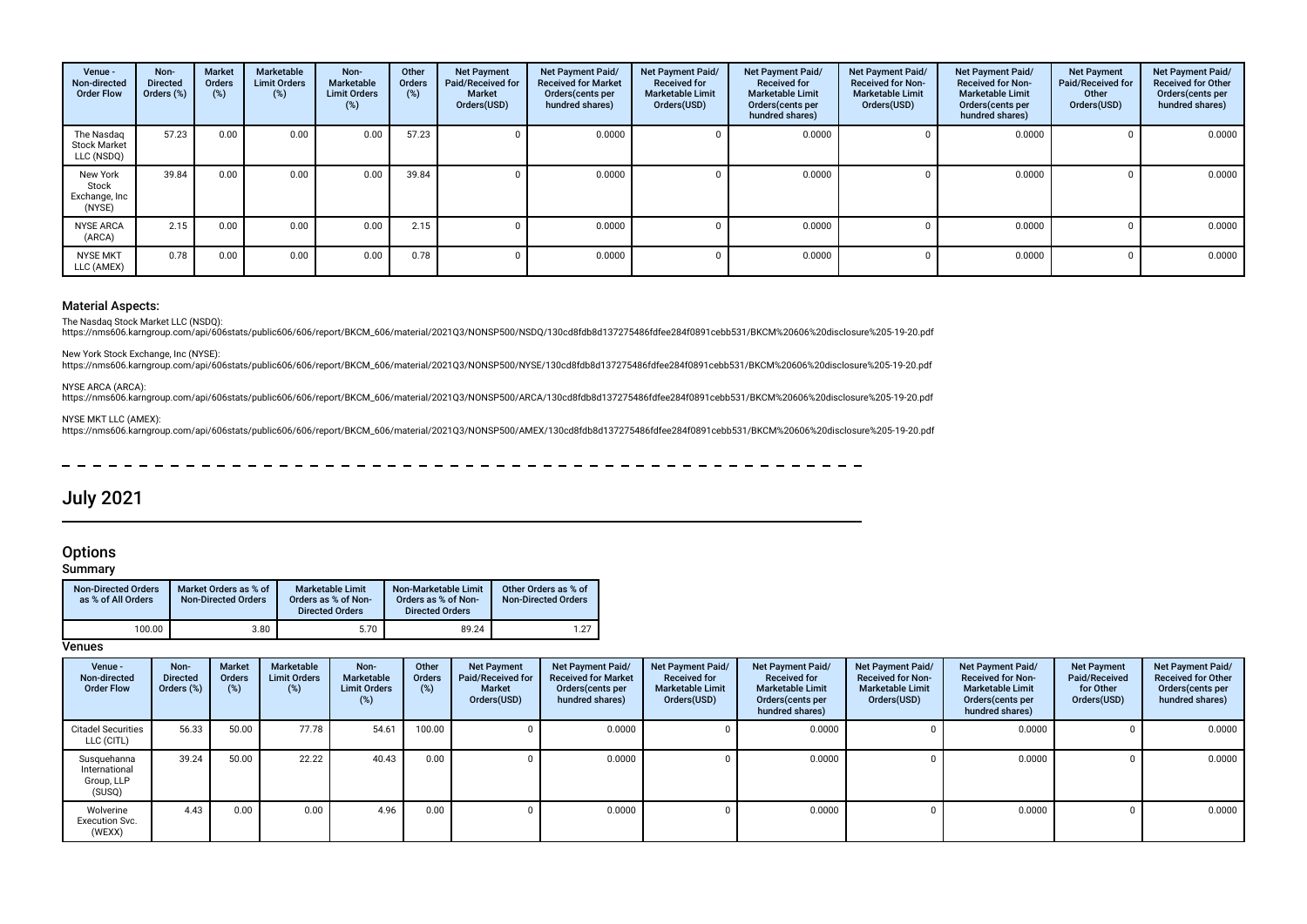Citadel Securities LLC (CITL):

https://nms606.karngroup.com/api/606stats/public606/606/report/BKCM\_606/material/2021Q3/O/CITL/130cd8fdb8d137275486fdfee284f0891cebb531/BKCM%20606%20disclosure%205-19-20.pdf

Susquehanna International Group, LLP (SUSQ): https://nms606.karngroup.com/api/606stats/public606/606/report/BKCM\_606/material/2021Q3/O/SUSQ/130cd8fdb8d137275486fdfee284f0891cebb531/BKCM%20606%20disclosure%205-19-20.pdf

Wolverine Execution Svc. (WEXX):

https://nms606.karngroup.com/api/606stats/public606/606/report/BKCM\_606/material/2021Q3/O/WEXX/130cd8fdb8d137275486fdfee284f0891cebb531/BKCM%20606%20disclosure%205-19-20.pdf

## August 2021

### S&P 500 Stocks

#### Summary

| <b>Non-Directed Orders</b><br>as % of All Orders | Market Orders as % of<br><b>Non-Directed Orders</b> | <b>Marketable Limit</b><br>Orders as % of Non-<br><b>Directed Orders</b> | Non-Marketable Limit<br>Orders as % of Non-<br><b>Directed Orders</b> | Other Orders as % of<br><b>Non-Directed Orders</b> |
|--------------------------------------------------|-----------------------------------------------------|--------------------------------------------------------------------------|-----------------------------------------------------------------------|----------------------------------------------------|
| 100.00                                           | 0.00                                                | 0.00                                                                     | 0.00                                                                  | 100.00                                             |

**Venues** 

| Venue -<br>Non-directed<br><b>Order Flow</b>    | Non-<br><b>Directed</b><br>Orders (%) | <b>Market</b><br>Orders<br>(% ) | Marketable<br><b>Limit Orders</b><br>$(\%)$ | Non-<br>Marketable<br><b>Limit Orders</b><br>(%) | Other<br><b>Orders</b><br>$(\%)$ | <b>Net Payment</b><br>Paid/Received for<br><b>Market</b><br>Orders(USD) | Net Payment Paid/<br><b>Received for Market</b><br>Orders (cents per<br>hundred shares) | Net Payment Paid/<br><b>Received for</b><br><b>Marketable Limit</b><br>Orders(USD) | <b>Net Payment Paid/</b><br><b>Received for</b><br><b>Marketable Limit</b><br>Orders (cents per<br>hundred shares) | Net Payment Paid/<br><b>Received for Non-</b><br><b>Marketable Limit</b><br>Orders(USD) | Net Payment Paid/<br><b>Received for Non-</b><br><b>Marketable Limit</b><br>Orders (cents per<br>hundred shares) | <b>Net Payment</b><br>Paid/Received for<br>Other<br>Orders(USD) | <b>Net Payment Paid/</b><br><b>Received for Other</b><br>Orders(cents per<br>hundred shares) |
|-------------------------------------------------|---------------------------------------|---------------------------------|---------------------------------------------|--------------------------------------------------|----------------------------------|-------------------------------------------------------------------------|-----------------------------------------------------------------------------------------|------------------------------------------------------------------------------------|--------------------------------------------------------------------------------------------------------------------|-----------------------------------------------------------------------------------------|------------------------------------------------------------------------------------------------------------------|-----------------------------------------------------------------|----------------------------------------------------------------------------------------------|
| New York<br>Stock<br>Exchange, Inc<br>(NYSE)    | 69.37                                 | 0.00                            | 0.00                                        | 0.00                                             | 69.37                            |                                                                         | 0.0000                                                                                  |                                                                                    | 0.0000                                                                                                             |                                                                                         | 0.0000                                                                                                           |                                                                 | 0.0000                                                                                       |
| The Nasdag<br><b>Stock Market</b><br>LLC (NSDQ) | 30.63                                 | 0.00                            | 0.00                                        | 0.00                                             | 30.63                            |                                                                         | 0.0000                                                                                  |                                                                                    | 0.0000                                                                                                             |                                                                                         | 0.0000                                                                                                           |                                                                 | 0.0000                                                                                       |

 $\equiv$  $\overline{\phantom{a}}$   $-$ 

#### Material Aspects:

New York Stock Exchange, Inc (NYSE): https://nms606.karngroup.com/api/606stats/public606/606/report/BKCM\_606/material/2021Q3/SP500/NYSE/130cd8fdb8d137275486fdfee284f0891cebb531/BKCM%20606%20disclosure%205-19-20.pdf

The Nasdaq Stock Market LLC (NSDQ):<br>https://nms606.karngroup.com/api/606stats/public606/606/report/BKCM\_606/material/2021Q3/SP500/NSDQ/130cd8fdb8d137275486fdfee284f0891cebb531/BKCM%20606%20disclosure%205-19-20.pdf

 $\overline{\phantom{a}}$  $\overline{\phantom{a}}$ 

#### $\sim$   $\sim$  $-$

 $\sim$ 

## August 2021

### Non-S&P 500 Stocks

 $=$   $=$   $=$   $=$ 

Summary

| <b>Non-Directed Orders</b><br>as % of All Orders | Market Orders as % of<br><b>Non-Directed Orders</b> | Marketable Limit<br>Orders as % of Non-<br><b>Directed Orders</b> | Non-Marketable Limit<br>Orders as % of Non-<br><b>Directed Orders</b> | Other Orders as % of<br><b>Non-Directed Orders</b> |
|--------------------------------------------------|-----------------------------------------------------|-------------------------------------------------------------------|-----------------------------------------------------------------------|----------------------------------------------------|
| 100.00                                           | 0.00                                                | 0.00                                                              | 0.00                                                                  | 100.00                                             |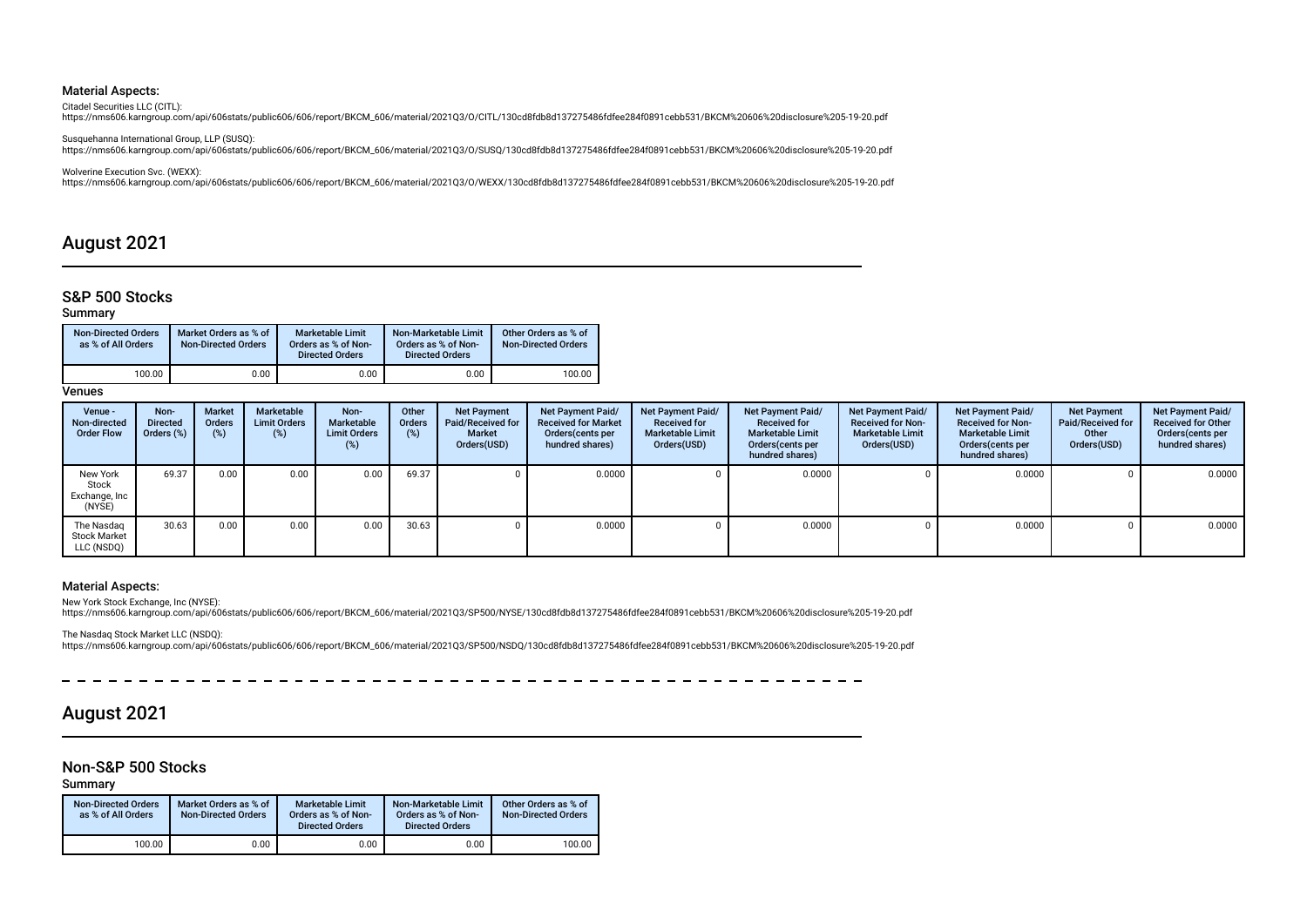#### Venues

| Venue -<br>Non-directed<br><b>Order Flow</b>    | Non-<br><b>Directed</b><br>Orders (%) | <b>Market</b><br>Orders<br>$(\%)$ | Marketable<br><b>Limit Orders</b><br>$(\%)$ | Non-<br>Marketable<br><b>Limit Orders</b><br>(%) | Other<br>Orders<br>(%) | <b>Net Payment</b><br>Paid/Received for<br><b>Market</b><br>Orders(USD) | <b>Net Payment Paid/</b><br><b>Received for Market</b><br>Orders(cents per<br>hundred shares) | Net Payment Paid/<br><b>Received for</b><br><b>Marketable Limit</b><br>Orders(USD) | Net Payment Paid/<br><b>Received for</b><br><b>Marketable Limit</b><br>Orders(cents per<br>hundred shares) | Net Payment Paid/<br><b>Received for Non-</b><br><b>Marketable Limit</b><br>Orders(USD) | <b>Net Payment Paid/</b><br><b>Received for Non-</b><br><b>Marketable Limit</b><br>Orders (cents per<br>hundred shares) | <b>Net Payment</b><br><b>Paid/Received for</b><br>Other<br>Orders(USD) | Net Payment Paid/<br><b>Received for Other</b><br>Orders(cents per<br>hundred shares) |
|-------------------------------------------------|---------------------------------------|-----------------------------------|---------------------------------------------|--------------------------------------------------|------------------------|-------------------------------------------------------------------------|-----------------------------------------------------------------------------------------------|------------------------------------------------------------------------------------|------------------------------------------------------------------------------------------------------------|-----------------------------------------------------------------------------------------|-------------------------------------------------------------------------------------------------------------------------|------------------------------------------------------------------------|---------------------------------------------------------------------------------------|
| The Nasdag<br><b>Stock Market</b><br>LLC (NSDQ) | 51.71                                 | 0.00                              | 0.00                                        | 0.00                                             | 51.71                  |                                                                         | 0.0000                                                                                        |                                                                                    | 0.0000                                                                                                     |                                                                                         | 0.0000                                                                                                                  | -0                                                                     | 0.0000                                                                                |
| New York<br>Stock<br>Exchange, Inc<br>(NYSE)    | 39.97                                 | 0.00                              | 0.00                                        | 0.00                                             | 39.97                  |                                                                         | 0.0000                                                                                        |                                                                                    | 0.0000                                                                                                     |                                                                                         | 0.0000                                                                                                                  |                                                                        | 0.0000                                                                                |
| <b>NYSE ARCA</b><br>(ARCA)                      | 6.85                                  | 0.00                              | 0.00                                        | 0.00                                             | 6.85                   |                                                                         | 0.0000                                                                                        |                                                                                    | 0.0000                                                                                                     |                                                                                         | 0.0000                                                                                                                  |                                                                        | 0.0000                                                                                |
| <b>NYSE MKT</b><br>LLC (AMEX)                   | 1.47                                  | 0.00                              | 0.00                                        | 0.00                                             | 1.47                   |                                                                         | 0.0000                                                                                        |                                                                                    | 0.0000                                                                                                     |                                                                                         | 0.0000                                                                                                                  |                                                                        | 0.0000                                                                                |

#### Material Aspects:

The Nasdaq Stock Market LLC (NSDQ):

https://nms606.karngroup.com/api/606stats/public606/606/report/BKCM\_606/material/2021Q3/NONSP500/NSDQ/130cd8fdb8d137275486fdfee284f0891cebb531/BKCM%20606%20disclosure%205-19-20.pdf

New York Stock Exchange, Inc (NYSE):

https://nms606.karngroup.com/api/606stats/public606/606/report/BKCM\_606/material/2021Q3/NONSP500/NYSE/130cd8fdb8d137275486fdfee284f0891cebb531/BKCM%20606%20disclosure%205-19-20.pdf

#### NYSE ARCA (ARCA):

https://nms606.karngroup.com/api/606stats/public606/606/report/BKCM\_606/material/2021Q3/NONSP500/ARCA/130cd8fdb8d137275486fdfee284f0891cebb531/BKCM%20606%20disclosure%205-19-20.pdf

NYSE MKT LLC (AMEX):

https://nms606.karngroup.com/api/606stats/public606/606/report/BKCM\_606/material/2021Q3/NONSP500/AMEX/130cd8fdb8d137275486fdfee284f0891cebb531/BKCM%20606%20disclosure%205-19-20.pdf

 $\sim$  $\overline{\phantom{0}}$ 

## August 2021

## **Options**

Summary

| <b>Non-Directed Orders</b><br>as % of All Orders | Market Orders as % of<br><b>Non-Directed Orders</b> | Marketable Limit<br>Orders as % of Non-<br><b>Directed Orders</b> | Non-Marketable Limit<br>Orders as % of Non-<br><b>Directed Orders</b> | Other Orders as % of<br><b>Non-Directed Orders</b> |
|--------------------------------------------------|-----------------------------------------------------|-------------------------------------------------------------------|-----------------------------------------------------------------------|----------------------------------------------------|
| 100.00                                           | 3.21                                                | 5.96                                                              | 90.83                                                                 | 0.00                                               |

| Venue -<br>Non-directed<br><b>Order Flow</b>         | Non-<br><b>Directed</b><br>Orders (%) | <b>Market</b><br><b>Orders</b><br>(%) | Marketable<br><b>Limit Orders</b><br>(%) | Non-<br>Marketable<br><b>Limit Orders</b><br>(%) | Other<br>Orders<br>(%) | <b>Net Payment</b><br>Paid/Received for<br><b>Market</b><br>Orders(USD) | <b>Net Payment Paid/</b><br><b>Received for Market</b><br>Orders(cents per<br>hundred shares) | <b>Net Payment Paid/</b><br><b>Received for</b><br><b>Marketable Limit</b><br>Orders(USD) | Net Payment Paid/<br><b>Received for</b><br><b>Marketable Limit</b><br>Orders (cents per<br>hundred shares) | Net Payment Paid/<br><b>Received for Non-</b><br><b>Marketable Limit</b><br>Orders(USD) | Net Payment Paid/<br><b>Received for Non-</b><br><b>Marketable Limit</b><br>Orders(cents per<br>hundred shares) | <b>Net Payment</b><br>Paid/Received<br>for Other<br>Orders(USD) | Net Payment Paid/<br><b>Received for Other</b><br>Orders(cents per<br>hundred shares) |
|------------------------------------------------------|---------------------------------------|---------------------------------------|------------------------------------------|--------------------------------------------------|------------------------|-------------------------------------------------------------------------|-----------------------------------------------------------------------------------------------|-------------------------------------------------------------------------------------------|-------------------------------------------------------------------------------------------------------------|-----------------------------------------------------------------------------------------|-----------------------------------------------------------------------------------------------------------------|-----------------------------------------------------------------|---------------------------------------------------------------------------------------|
| <b>Citadel Securities</b><br>LLC (CITL)              | 55.96                                 | 28.57                                 | 53.85                                    | 57.07                                            | 0.00                   |                                                                         | 0.0000                                                                                        |                                                                                           | 0.0000                                                                                                      |                                                                                         | 0.0000                                                                                                          |                                                                 | 0.0000                                                                                |
| Susquehanna<br>International<br>Group, LLP<br>(SUSQ) | 43.58                                 | 57.14                                 | 46.15                                    | 42.93                                            | 0.00                   |                                                                         | 0.0000                                                                                        |                                                                                           | 0.0000                                                                                                      |                                                                                         | 0.0000                                                                                                          |                                                                 | 0.0000                                                                                |
| Wolverine<br><b>Execution Svc.</b><br>(WEXX)         | 0.46                                  | 14.29                                 | 0.00                                     | 0.00                                             | 0.00                   |                                                                         | 0.0000                                                                                        |                                                                                           | 0.0000                                                                                                      |                                                                                         | 0.0000                                                                                                          |                                                                 | 0.0000                                                                                |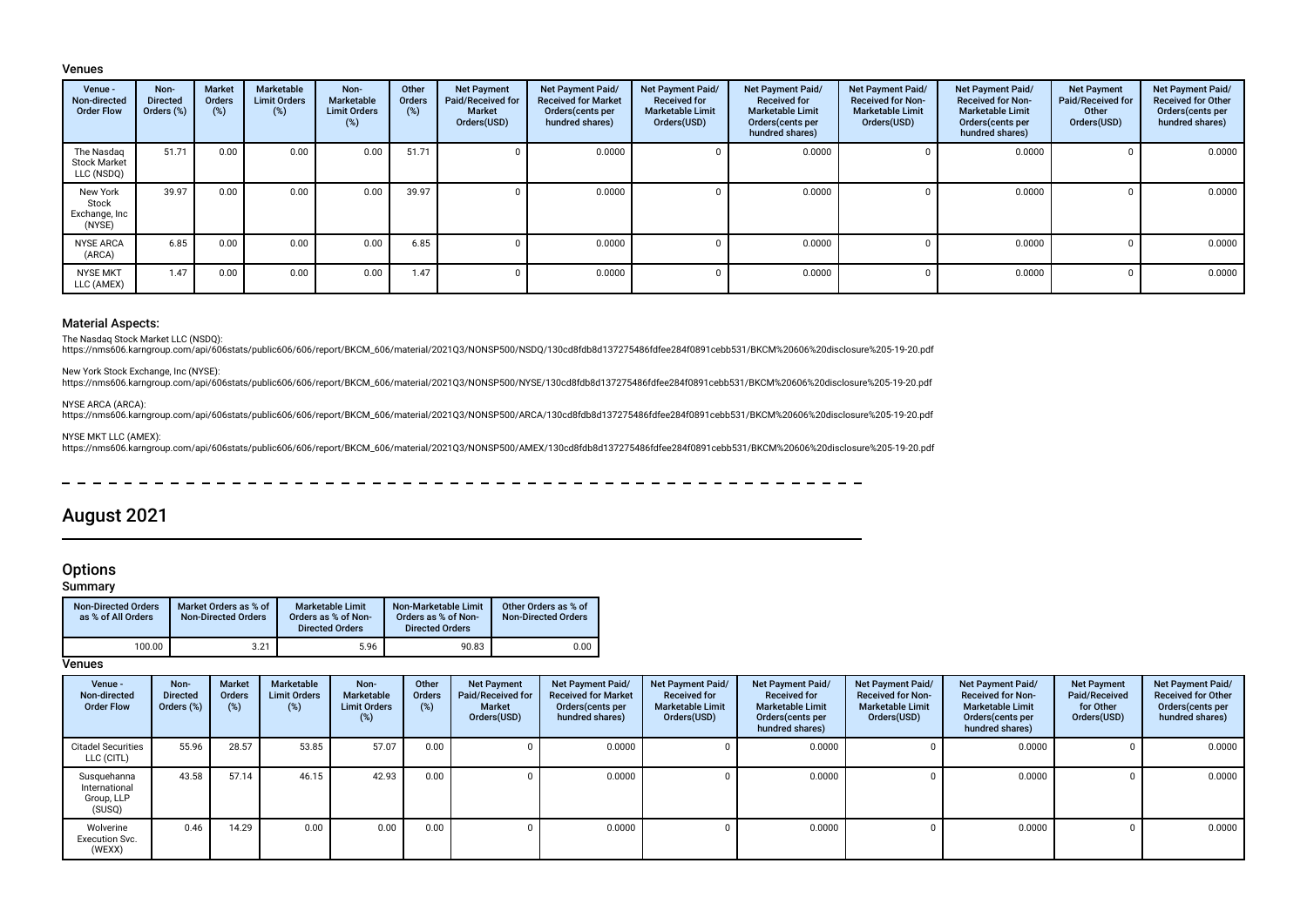Citadel Securities LLC (CITL):

https://nms606.karngroup.com/api/606stats/public606/606/report/BKCM\_606/material/2021Q3/O/CITL/130cd8fdb8d137275486fdfee284f0891cebb531/BKCM%20606%20disclosure%205-19-20.pdf

Susquehanna International Group, LLP (SUSQ): https://nms606.karngroup.com/api/606stats/public606/606/report/BKCM\_606/material/2021Q3/O/SUSQ/130cd8fdb8d137275486fdfee284f0891cebb531/BKCM%20606%20disclosure%205-19-20.pdf

Wolverine Execution Svc. (WEXX):

https://nms606.karngroup.com/api/606stats/public606/606/report/BKCM\_606/material/2021Q3/O/WEXX/130cd8fdb8d137275486fdfee284f0891cebb531/BKCM%20606%20disclosure%205-19-20.pdf

## September 2021

### S&P 500 Stocks

### Summary

| <b>Non-Directed Orders</b><br>as % of All Orders | Market Orders as % of<br><b>Non-Directed Orders</b> | <b>Marketable Limit</b><br>Orders as % of Non-<br><b>Directed Orders</b> | Non-Marketable Limit<br>Orders as % of Non-<br><b>Directed Orders</b> | Other Orders as % of<br><b>Non-Directed Orders</b> |
|--------------------------------------------------|-----------------------------------------------------|--------------------------------------------------------------------------|-----------------------------------------------------------------------|----------------------------------------------------|
| 100.00                                           | 0.00                                                | 0.00                                                                     | 0.00                                                                  | 100.00                                             |

Venues

| Venue -<br>Non-directed<br><b>Order Flow</b>                    | Non-<br><b>Directed</b><br>Orders (%) | Market<br><b>Orders</b><br>$(\%)$ | Marketable<br><b>Limit Orders</b><br>$(\%)$ | Non-<br>Marketable<br><b>Limit Orders</b><br>(%) | Other<br>Orders<br>(%) | <b>Net Payment</b><br>Paid/Received for<br><b>Market</b><br>Orders(USD) | Net Payment Paid/<br><b>Received for Market</b><br>Orders (cents per<br>hundred shares) | <b>Net Payment Paid/</b><br><b>Received for</b><br><b>Marketable Limit</b><br>Orders(USD) | Net Payment Paid/<br><b>Received for</b><br><b>Marketable Limit</b><br>Orders (cents per<br>hundred shares) | Net Payment Paid/<br><b>Received for Non-</b><br><b>Marketable Limit</b><br>Orders(USD) | Net Payment Paid/<br><b>Received for Non-</b><br><b>Marketable Limit</b><br>Orders (cents per<br>hundred shares) | <b>Net Payment</b><br>Paid/Received for<br>Other<br>Orders(USD) | Net Payment Paid/<br><b>Received for Other</b><br>Orders(cents per<br>hundred shares) |
|-----------------------------------------------------------------|---------------------------------------|-----------------------------------|---------------------------------------------|--------------------------------------------------|------------------------|-------------------------------------------------------------------------|-----------------------------------------------------------------------------------------|-------------------------------------------------------------------------------------------|-------------------------------------------------------------------------------------------------------------|-----------------------------------------------------------------------------------------|------------------------------------------------------------------------------------------------------------------|-----------------------------------------------------------------|---------------------------------------------------------------------------------------|
| <b>NYSE New</b><br><b>York Stock</b><br>Exchange, Inc<br>(NYSE) | 64.71                                 | 0.00                              | 0.00                                        | 0.00                                             | 64.71                  |                                                                         | 0.0000                                                                                  |                                                                                           | 0.0000                                                                                                      |                                                                                         | 0.0000                                                                                                           |                                                                 | 0.0000                                                                                |
| The Nasdag<br><b>Stock Market</b><br>LLC (NSDQ)                 | 35.29                                 | 0.00                              | 0.00                                        | 0.00                                             | 35.29                  |                                                                         | 0.0000                                                                                  |                                                                                           | 0.0000                                                                                                      |                                                                                         | 0.0000                                                                                                           |                                                                 | 0.0000                                                                                |

 $\sim$   $\sim$ 

 $\equiv$  $\sim$   $-$ 

 $\sim$ 

#### Material Aspects:

NYSE New York Stock Exchange, Inc (NYSE): https://nms606.karngroup.com/api/606stats/public606/606/report/BKCM\_606/material/2021Q3/SP500/NYSE/130cd8fdb8d137275486fdfee284f0891cebb531/BKCM%20606%20disclosure%205-19-20.pdf

The Nasdaq Stock Market LLC (NSDQ):<br>https://nms606.karngroup.com/api/606stats/public606/606/report/BKCM\_606/material/2021Q3/SP500/NSDQ/130cd8fdb8d137275486fdfee284f0891cebb531/BKCM%20606%20disclosure%205-19-20.pdf

## September 2021

### Non-S&P 500 Stocks

Summary

| <b>Non-Directed Orders</b><br>as % of All Orders | Market Orders as % of<br><b>Non-Directed Orders</b> | Marketable Limit<br>Orders as % of Non-<br><b>Directed Orders</b> | Non-Marketable Limit<br>Orders as % of Non-<br><b>Directed Orders</b> | Other Orders as % of<br><b>Non-Directed Orders</b> |
|--------------------------------------------------|-----------------------------------------------------|-------------------------------------------------------------------|-----------------------------------------------------------------------|----------------------------------------------------|
| 100.00                                           | 0.00                                                | 0.00                                                              | 0.00                                                                  | 100.00                                             |

 $\sim$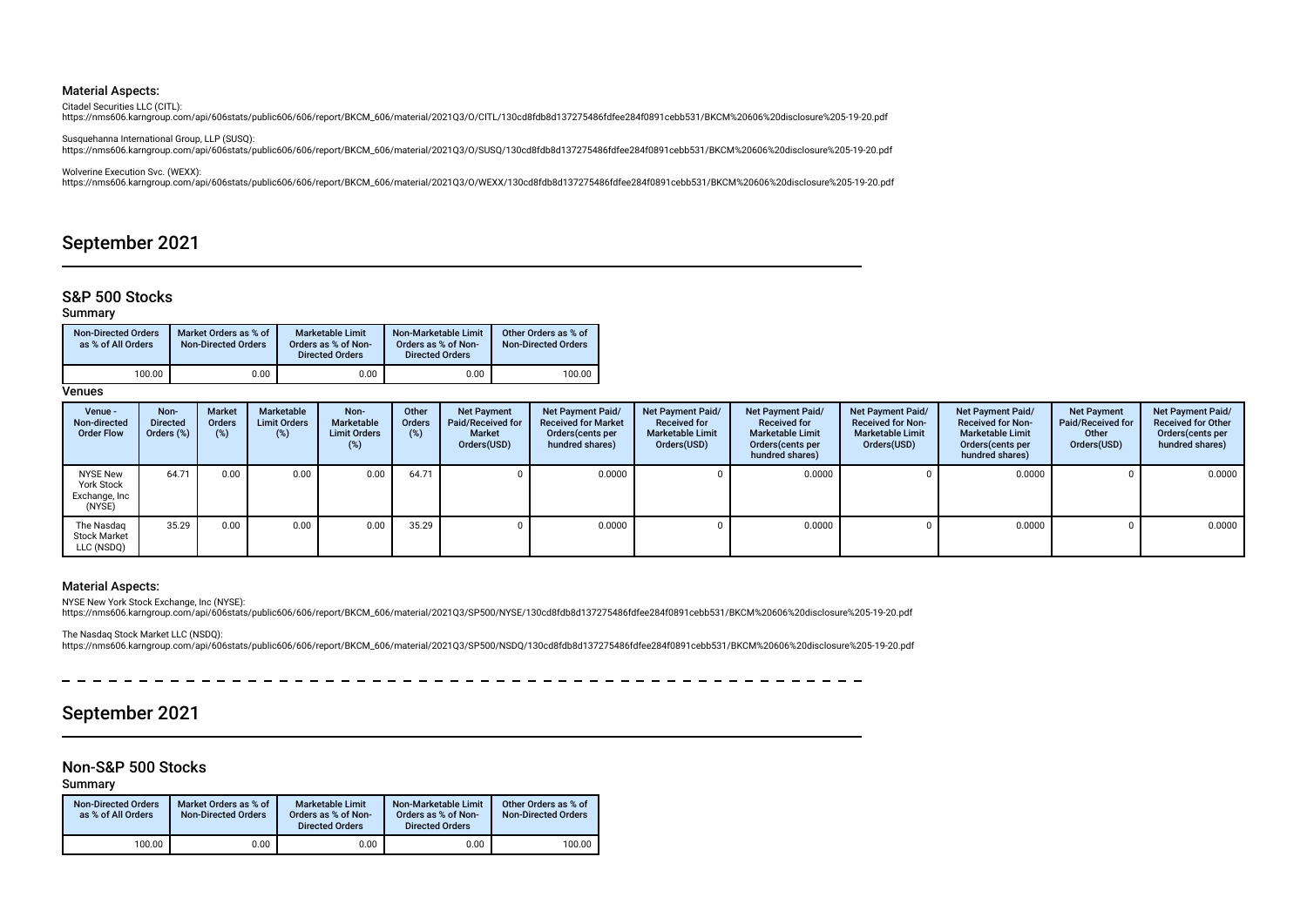#### Venues

| Venue -<br>Non-directed<br><b>Order Flow</b>    | Non-<br><b>Directed</b><br>Orders (%) | <b>Market</b><br>Orders<br>(%) | Marketable<br><b>Limit Orders</b><br>(%) | Non-<br>Marketable<br><b>Limit Orders</b><br>(%) | Other<br>Orders<br>(%) | <b>Net Payment</b><br>Paid/Received for<br><b>Market</b><br>Orders(USD) | <b>Net Payment Paid/</b><br><b>Received for Market</b><br>Orders (cents per<br>hundred shares) | Net Payment Paid/<br><b>Received for</b><br><b>Marketable Limit</b><br>Orders(USD) | Net Payment Paid/<br><b>Received for</b><br><b>Marketable Limit</b><br>Orders(cents per<br>hundred shares) | <b>Net Payment Paid/</b><br><b>Received for Non-</b><br><b>Marketable Limit</b><br>Orders(USD) | <b>Net Payment Paid/</b><br><b>Received for Non-</b><br><b>Marketable Limit</b><br>Orders (cents per<br>hundred shares) | <b>Net Payment</b><br><b>Paid/Received for</b><br>Other<br>Orders(USD) | Net Payment Paid/<br><b>Received for Other</b><br>Orders(cents per<br>hundred shares) |
|-------------------------------------------------|---------------------------------------|--------------------------------|------------------------------------------|--------------------------------------------------|------------------------|-------------------------------------------------------------------------|------------------------------------------------------------------------------------------------|------------------------------------------------------------------------------------|------------------------------------------------------------------------------------------------------------|------------------------------------------------------------------------------------------------|-------------------------------------------------------------------------------------------------------------------------|------------------------------------------------------------------------|---------------------------------------------------------------------------------------|
| The Nasdag<br><b>Stock Market</b><br>LLC (NSDQ) | 57.03                                 | 0.00                           | 0.00                                     | 0.00                                             | 57.03                  |                                                                         | 0.0000                                                                                         |                                                                                    | 0.0000                                                                                                     |                                                                                                | 0.0000                                                                                                                  | 0                                                                      | 0.0000                                                                                |
| New York<br>Stock<br>Exchange, Inc<br>(NYSE)    | 37.92                                 | 0.00                           | 0.00                                     | 0.00                                             | 37.92                  |                                                                         | 0.0000                                                                                         |                                                                                    | 0.0000                                                                                                     |                                                                                                | 0.0000                                                                                                                  | n                                                                      | 0.0000                                                                                |
| <b>NYSE ARCA</b><br>(ARCA)                      | 3.88                                  | 0.00                           | 0.00                                     | 0.00                                             | 3.88                   |                                                                         | 0.0000                                                                                         |                                                                                    | 0.0000                                                                                                     |                                                                                                | 0.0000                                                                                                                  | n                                                                      | 0.0000                                                                                |
| <b>NYSE MKT</b><br>LLC (AMEX)                   | 1.16                                  | 0.00                           | 0.00                                     | 0.00                                             | 1.16                   |                                                                         | 0.0000                                                                                         |                                                                                    | 0.0000                                                                                                     |                                                                                                | 0.0000                                                                                                                  |                                                                        | 0.0000                                                                                |

#### Material Aspects:

The Nasdaq Stock Market LLC (NSDQ):

https://nms606.karngroup.com/api/606stats/public606/606/report/BKCM\_606/material/2021Q3/NONSP500/NSDQ/130cd8fdb8d137275486fdfee284f0891cebb531/BKCM%20606%20disclosure%205-19-20.pdf

New York Stock Exchange, Inc (NYSE):

https://nms606.karngroup.com/api/606stats/public606/606/report/BKCM\_606/material/2021Q3/NONSP500/NYSE/130cd8fdb8d137275486fdfee284f0891cebb531/BKCM%20606%20disclosure%205-19-20.pdf

#### NYSE ARCA (ARCA):

https://nms606.karngroup.com/api/606stats/public606/606/report/BKCM\_606/material/2021Q3/NONSP500/ARCA/130cd8fdb8d137275486fdfee284f0891cebb531/BKCM%20606%20disclosure%205-19-20.pdf

NYSE MKT LLC (AMEX):

https://nms606.karngroup.com/api/606stats/public606/606/report/BKCM\_606/material/2021Q3/NONSP500/AMEX/130cd8fdb8d137275486fdfee284f0891cebb531/BKCM%20606%20disclosure%205-19-20.pdf

 $-$ 

## September 2021

## **Options**

Summary

| <b>Non-Directed Orders</b><br>as % of All Orders | Market Orders as % of<br><b>Non-Directed Orders</b> | <b>Marketable Limit</b><br>Orders as % of Non-<br><b>Directed Orders</b> | Non-Marketable Limit<br>Orders as % of Non-<br><b>Directed Orders</b> | Other Orders as % of<br><b>Non-Directed Orders</b> |
|--------------------------------------------------|-----------------------------------------------------|--------------------------------------------------------------------------|-----------------------------------------------------------------------|----------------------------------------------------|
| 100.00                                           | 1.06                                                | 4.26                                                                     | 92.55                                                                 | 2.13                                               |

| Venue -<br>Non-directed<br><b>Order Flow</b>         | Non-<br><b>Directed</b><br>Orders (%) | <b>Market</b><br><b>Orders</b><br>(%) | Marketable<br><b>Limit Orders</b><br>(%) | Non-<br>Marketable<br><b>Limit Orders</b><br>(%) | Other<br>Orders<br>(%) | <b>Net Payment</b><br>Paid/Received for<br><b>Market</b><br>Orders(USD) | <b>Net Payment Paid/</b><br><b>Received for Market</b><br>Orders(cents per<br>hundred shares) | <b>Net Payment Paid/</b><br><b>Received for</b><br><b>Marketable Limit</b><br>Orders(USD) | Net Payment Paid/<br><b>Received for</b><br><b>Marketable Limit</b><br>Orders (cents per<br>hundred shares) | Net Payment Paid/<br><b>Received for Non-</b><br><b>Marketable Limit</b><br>Orders(USD) | Net Payment Paid/<br><b>Received for Non-</b><br><b>Marketable Limit</b><br>Orders(cents per<br>hundred shares) | <b>Net Payment</b><br>Paid/Received<br>for Other<br>Orders(USD) | Net Payment Paid/<br><b>Received for Other</b><br>Orders(cents per<br>hundred shares) |
|------------------------------------------------------|---------------------------------------|---------------------------------------|------------------------------------------|--------------------------------------------------|------------------------|-------------------------------------------------------------------------|-----------------------------------------------------------------------------------------------|-------------------------------------------------------------------------------------------|-------------------------------------------------------------------------------------------------------------|-----------------------------------------------------------------------------------------|-----------------------------------------------------------------------------------------------------------------|-----------------------------------------------------------------|---------------------------------------------------------------------------------------|
| <b>Citadel Securities</b><br>LLC (CITL)              | 55.85                                 | 100.00                                | 50.00                                    | 55.75                                            | 50.00                  |                                                                         | 0.0000                                                                                        |                                                                                           | 0.0000                                                                                                      |                                                                                         | 0.0000                                                                                                          |                                                                 | 0.0000                                                                                |
| Susquehanna<br>International<br>Group, LLP<br>(SUSQ) | 43.62                                 | 0.00                                  | 37.50                                    | 44.25                                            | 50.00                  |                                                                         | 0.0000                                                                                        |                                                                                           | 0.0000                                                                                                      |                                                                                         | 0.0000                                                                                                          |                                                                 | 0.0000                                                                                |
| Wolverine<br><b>Execution Svc.</b><br>(WEXX)         | 0.53                                  | 0.00                                  | 12.50                                    | 0.00                                             | 0.00                   |                                                                         | 0.0000                                                                                        |                                                                                           | 0.0000                                                                                                      |                                                                                         | 0.0000                                                                                                          |                                                                 | 0.0000                                                                                |